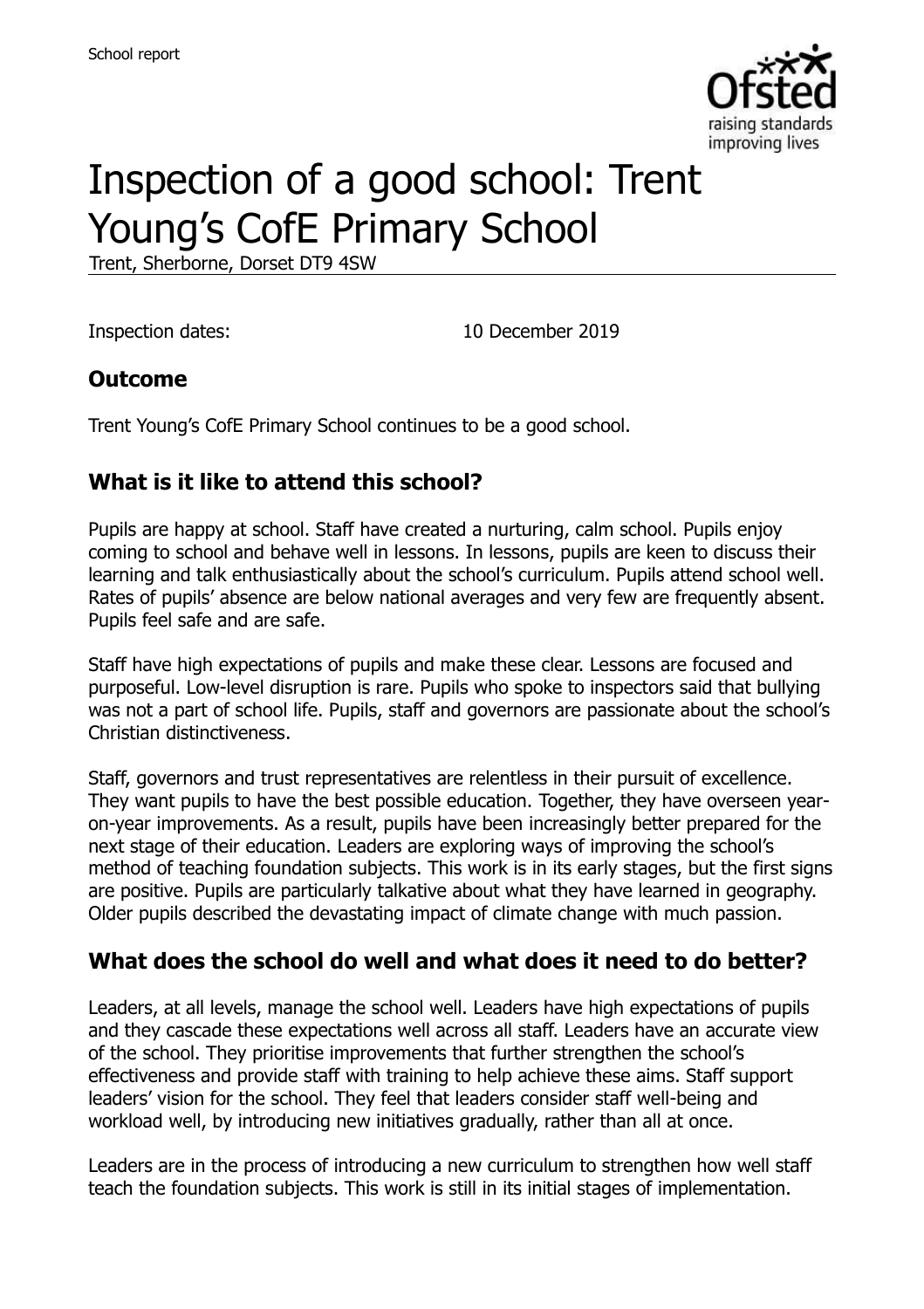

Leaders' plans are ambitious. They want pupils to have a deep understanding of the subjects they are learning. They have given considerable thought to how they will sequence the curriculum, so that pupils know more and remember more. Early signs are promising. Pupils are positive about the new approach and can recall what they have already learned. However, curriculum plans need adapting for pupils because, prior to this, they have not learned all that they need to help them follow this challenging curriculum.

The teaching of early reading is effective. The school's approach to teaching children to read is consistent across the school. Children in the Reception class get off to a flying start and can recognise letters and the sounds they make with increasing confidence. They read books which help them practise the sounds they have learned. This momentum continues into key stage 1. Leaders ensure staff that teach phonics have suitable training. Leaders closely track pupils' progress, so they can provide further support. Most pupils in key stage 1 keep up with the school's phonics programme. However, staff who teach phonics are not routinely keeping tabs on those pupils who may be at risk of falling behind.

Staff have implemented the school's method of teaching mathematics consistently. The curriculum is carefully thought through and builds on pupils' prior learning. Leaders have adapted the curriculum, so it helps pupils develop greater confidence with numbers. This is helping pupils to recall key facts. On a few occasions, teachers do not check on struggling pupils well enough. This means that some pupils access learning that is not as well matched as it could be. In the Reception class, children develop the basic number knowledge they need and are beginning to add and subtract smaller numbers. Children engage well with these activities.

Pupils behave well. They value their learning and enjoy lessons. The school's engaging curriculum captures pupils' interests well. Pupils are enthusiastic about what they are learning and are keen to share their best work. Pupils are proud of what they have achieved and demonstrate pride in their work.

The school's values of being 'Ready, respectful and safe' are known by all. Pupils hold these values in high regard and are eager to demonstrate them. Pupils learn how to keep healthy and can recall key strategies to help achieve this. Pupils value collective worship; they appreciate the opportunities to reflect on moral and current issues, such as climate change.

Staff are on hand to provide support for pupils with special educational needs and/or disabilities (SEND). This helps pupils access the school's curriculum. Staff set pupils targets, which they review on a termly basis to consider how well pupils have made progress. However, some of these targets are too broad and do not make clear what it is pupils will be able to do at each milestone. Because of this, some targets continue longer than they need to.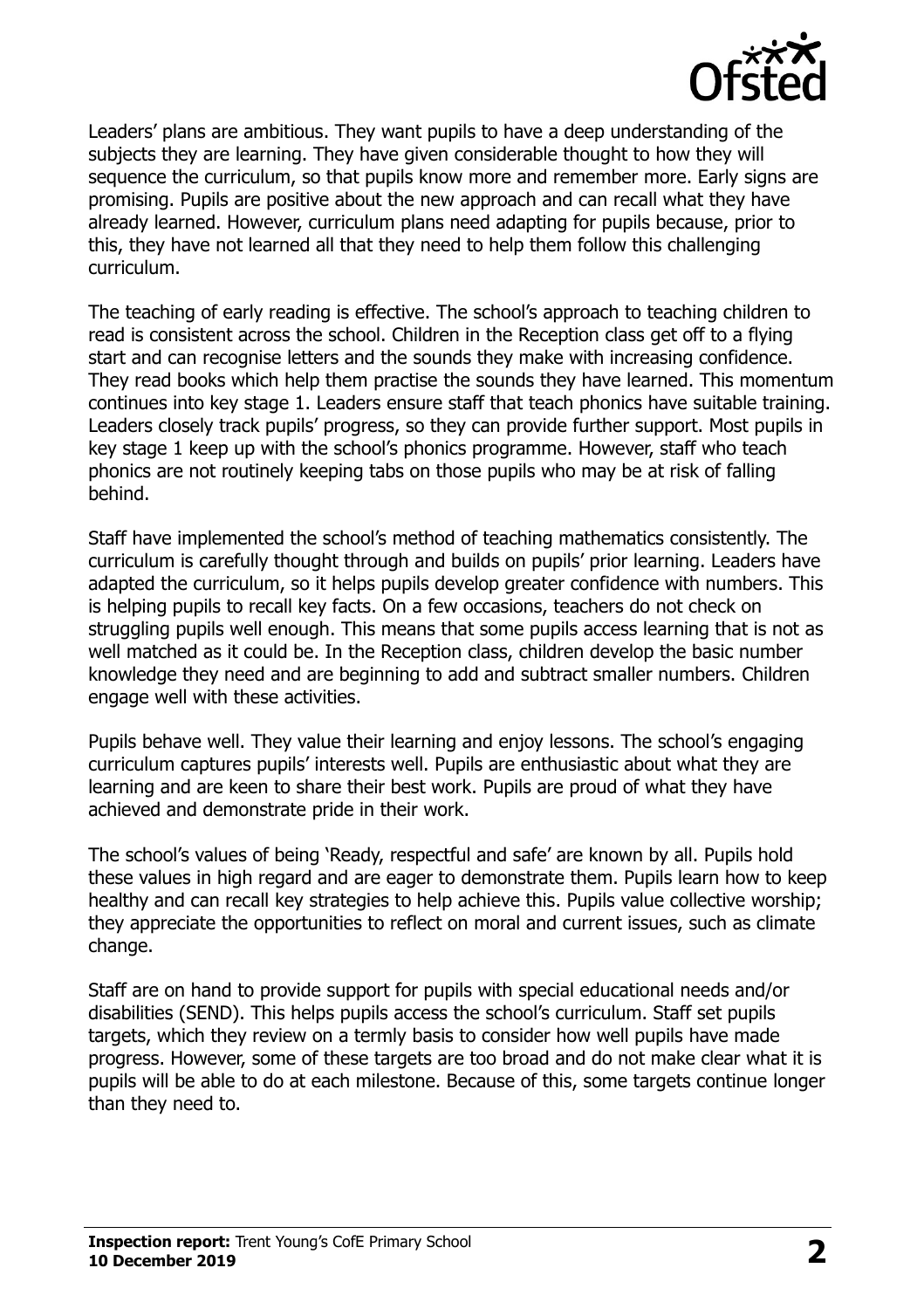

# **Safeguarding**

The arrangements for safeguarding are effective.

Pupils are safe in school. Leaders ensure that recruitment checks on all staff are complete, so they only appoint staff who are suitable to work with children. Staff have had the training they need so they can spot potential concerns about pupils' welfare. Leaders acknowledge that the number of concerns they have are few, but they maintain a vigilant approach so that complacency does not creep in. Leaders keep detailed records of concerns about pupils' welfare. This helps them to spot any patterns or trends. Leaders escalate concerns to the local authority when they require more advice or support.

# **What does the school need to do to improve?**

# **(Information for the school and appropriate authority)**

- Teachers and support staff have high expectations of pupils. However, staff are not routinely checking in on pupils who are at risk of falling behind, particularly in phonics and mathematics. As a result, pupils occasionally struggle. Staff need to ensure that they check on how well these pupils are getting on and adapt the curriculum accordingly, so pupils keep up with their peers.
- Leaders are in the process of introducing an ambitious, engaging curriculum for the foundation subjects. These plans are not yet complete for all subjects. Leaders have a clear strategy for improving the school's curriculum. The curriculum that leaders have opted for is very challenging. However, pupils have gaps in their knowledge, which makes it difficult for them to learn this new content. Teachers need to support pupils to complete their understanding and break new learning into suitable chunks, so pupils can succeed.
- **Pupils with SEND receive support from adults to help them access the school's** curriculum. Teachers set targets for pupils, which they regularly review alongside the special needs coordinator. However, the quality of targets is not consistently strong. Targets are not always precise enough. As a result, some pupils work on the same targets for some time. Staff need to ensure that targets are more precise, considering key milestones and the time frame for targets to be achieved.

# **Background**

When we have judged a school to be good we will then normally go into the school about once every four years to confirm that the school remains good. This is called a section 8 inspection of a good school or non-exempt outstanding school. We do not give graded judgements on a section 8 inspection. However, if we find some evidence that the school could now be better than good or that standards may be declining, then the next inspection will be a section 5 inspection. Usually this is within one to two years of the date of the section 8 inspection. If we have serious concerns about safeguarding, behaviour or the quality of education, we will convert the section 8 inspection to a section 5 inspection immediately.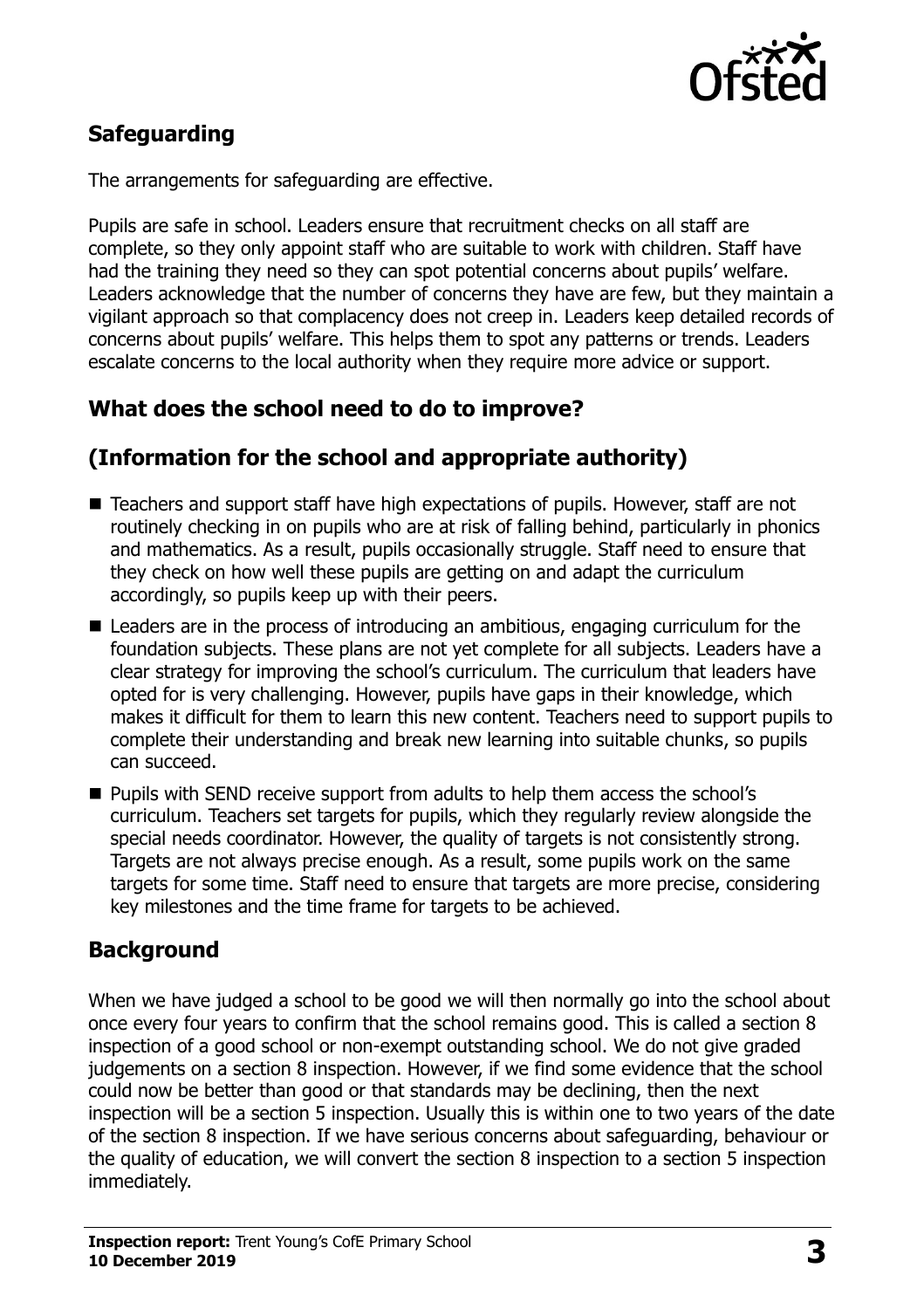

This is the first section 8 inspection since we judged the predecessor school, Trent Young's CofE Primary School, to be good in May 2014.

#### **How can I feed back my views?**

You can use [Ofsted Parent View](https://parentview.ofsted.gov.uk/) to give Ofsted your opinion on your child's school, or to find out what other parents and carers think. We use Ofsted Parent View information when deciding which schools to inspect, when to inspect them and as part of their inspection.

The Department for Education has further quidance on how to complain about a school.

If you are not happy with the inspection or the report, you can [complain to Ofsted.](https://www.gov.uk/complain-ofsted-report)

#### **Further information**

You can search for [published performance information](http://www.compare-school-performance.service.gov.uk/) about the school.

In the report, '[disadvantaged pupils](http://www.gov.uk/guidance/pupil-premium-information-for-schools-and-alternative-provision-settings)' refers to those pupils who attract government pupil premium funding: pupils claiming free school meals at any point in the last six years and pupils in care or who left care through adoption or another formal route.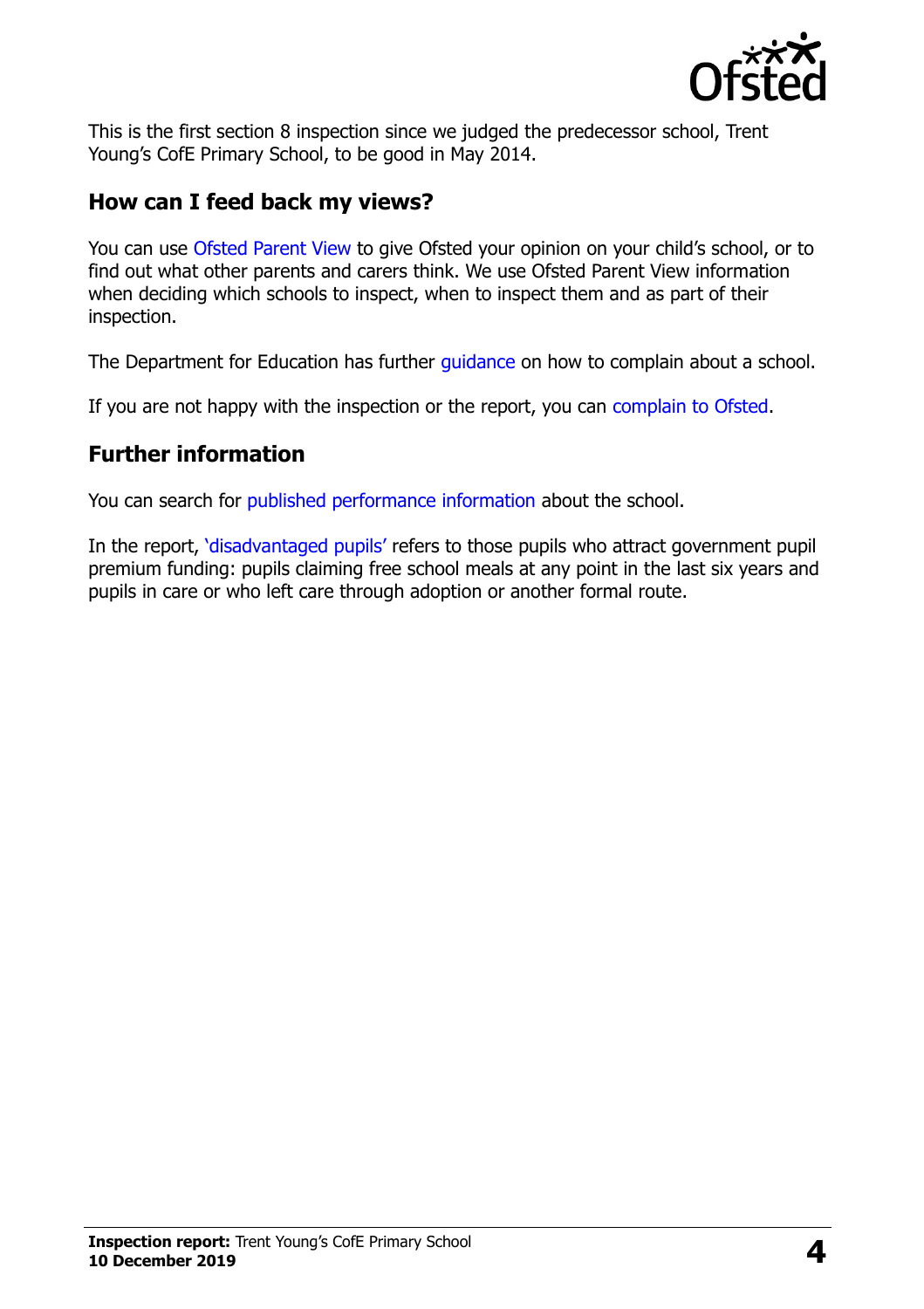

### **School details**

| Unique reference number             | 142963                      |
|-------------------------------------|-----------------------------|
| <b>Local authority</b>              | Dorset                      |
| <b>Inspection number</b>            | 10119944                    |
| <b>Type of school</b>               | Primary                     |
| <b>School category</b>              | Academy converter           |
| Age range of pupils                 | 4 to 11                     |
| <b>Gender of pupils</b>             | Mixed                       |
| Number of pupils on the school roll | 126                         |
| <b>Appropriate authority</b>        | Board of trustees           |
| <b>Chair of trust</b>               | Graham Exon                 |
| <b>Headteacher</b>                  | <b>Sherril Atkins</b>       |
| Website                             | www.trentyoungs.dsat.org.uk |
| Date of previous inspection         | Not previously inspected    |

# **Information about this school**

- Ofsted inspected the predecessor school in May 2014, when inspectors judged the school to be good. In February 2017, the school joined the Diocese of Salisbury Academy Trust.
- The academy trust has a scheme of delegation in place, which makes clear the responsibilities that the local governing board has. The local governing board is organised into committees and focuses on these delegated aspects of school performance.

# **Information about this inspection**

- Inspectors looked closely at reading, mathematics and geography during the inspection. Inspectors met with senior leaders and curriculum leaders, considered pupils' workbooks, conducted lesson visits, and spoke with teachers and pupils.
- The lead inspector spoke with the CEO and the director of education from the Diocese of Salisbury Academy Trust. He also met with members of the local governing board. They discussed the responsibilities that the trust has delegated to the governing board and how, together, they ensure that the school is performing well.
- The team inspector met with the designated leader for safeguarding. The lead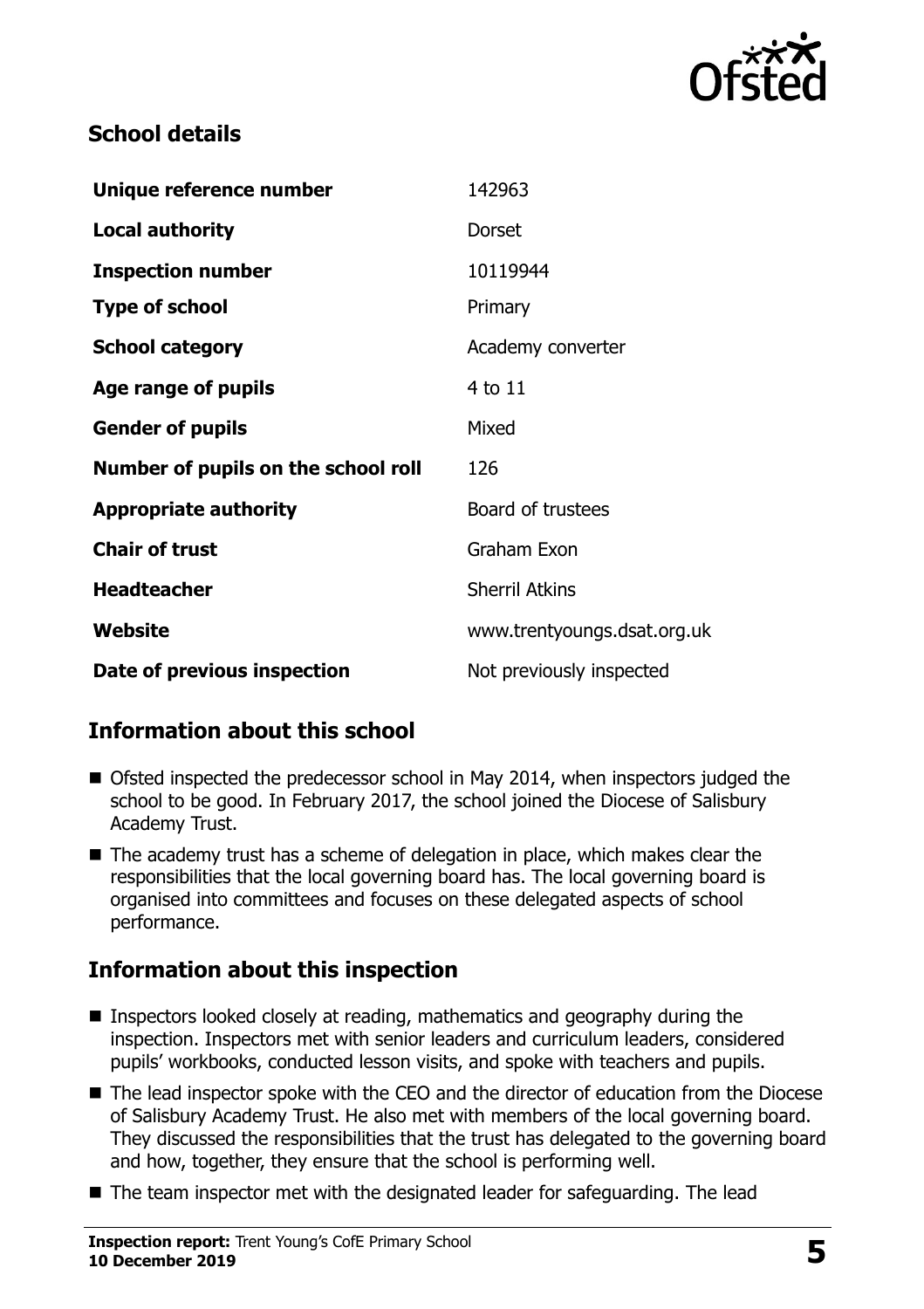

inspector considered the school's single central record.

- The team inspector analysed the school's attendance information, behaviour logs and exclusion records.
- The team inspector met with several parents at the end of the school day. Inspectors also considered responses to the online survey, Parent View, and the staff survey. Inspectors spoke with pupils to find out their views about the school.

#### **Inspection team**

Nathan Kemp, lead inspector Her Majesty's Inspector

Nick Sheppard **Ofsted Inspector**